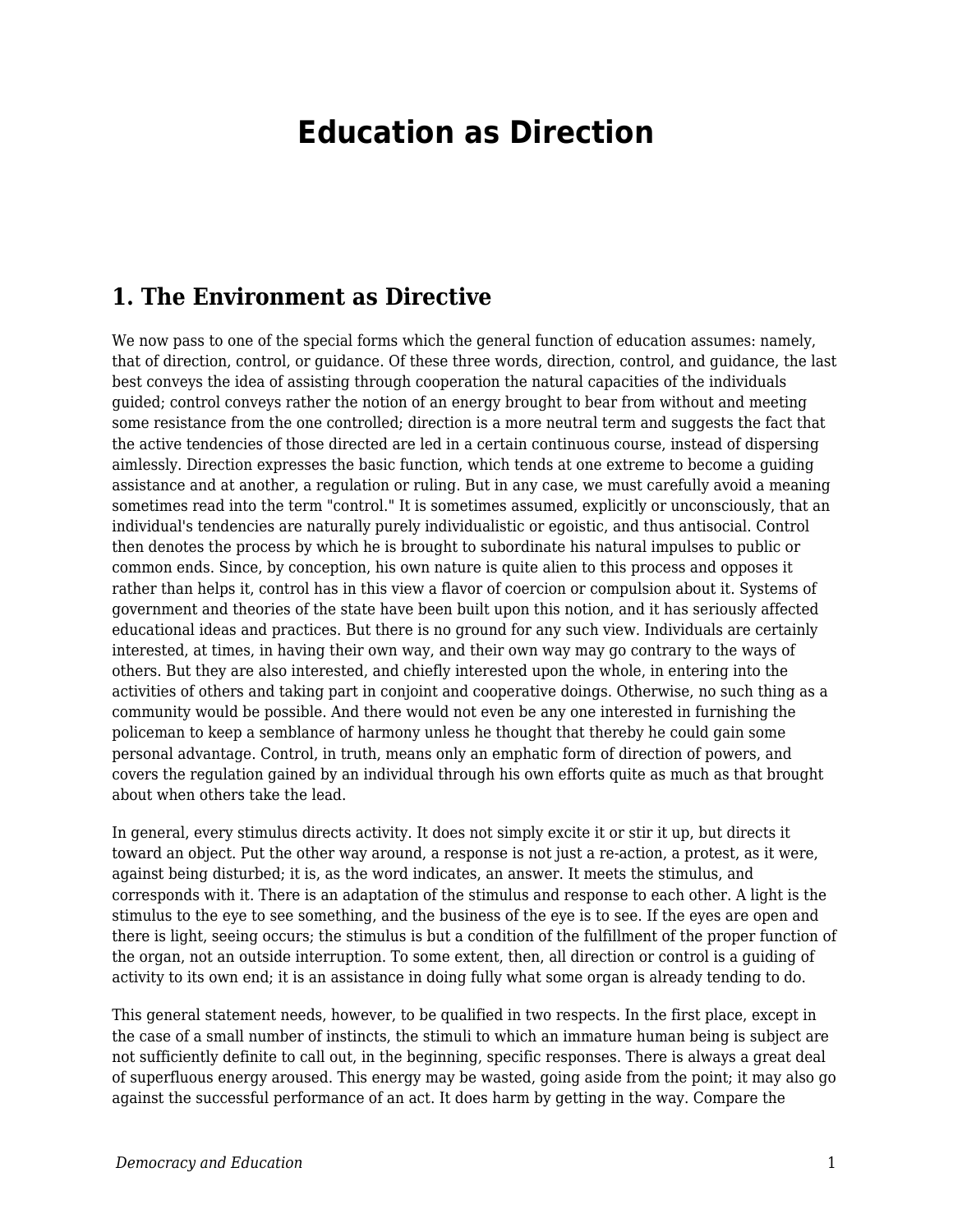behavior of a beginner in riding a bicycle with that of the expert. There is little axis of direction in the energies put forth; they are largely dispersive and centrifugal. Direction involves a focusing and fixating of action in order that it may be truly a response, and this requires an elimination of unnecessary and confusing movements. In the second place, although no activity can be produced in which the person does not cooperate to some extent, yet a response may be of a kind which does not fit into the sequence and continuity of action. A person boxing may dodge a particular blow successfully, but in such a way as to expose himself the next instant to a still harder blow. Adequate control means that the successive acts are brought into a continuous order; each act not only meets its immediate stimulus but helps the acts which follow.

In short, direction is both simultaneous and successive. At a given time, it requires that, from all the tendencies that are partially called out, those be selected which center energy upon the point of need. Successively, it requires that each act be balanced with those which precede and come after, so that order of activity is achieved. Focusing and ordering are thus the two aspects of direction, one spatial, the other temporal. The first insures hitting the mark; the second keeps the balance required for further action. Obviously, it is not possible to separate them in practice as we have distinguished them in idea. Activity must be centered at a given time in such a way as to prepare for what comes next. The problem of the immediate response is complicated by one's having to be on the lookout for future occurrences.

Two conclusions emerge from these general statements. On the one hand, purely external direction is impossible. The environment can at most only supply stimuli to call out responses. These responses proceed from tendencies already possessed by the individual. Even when a person is frightened by threats into doing something, the threats work only because the person has an instinct of fear. If he has not, or if, though having it, it is under his own control, the threat has no more influence upon him than light has in causing a person to see who has no eyes. While the customs and rules of adults furnish stimuli which direct as well as evoke the activities of the young, the young, after all, participate in the direction which their actions finally take. In the strict sense, nothing can be forced upon them or into them. To overlook this fact means to distort and pervert human nature. To take into account the contribution made by the existing instincts and habits of those directed is to direct them economically and wisely. Speaking accurately, all direction is but re-direction; it shifts the activities already going on into another channel. Unless one is cognizant of the energies which are already in operation, one's attempts at direction will almost surely go amiss.

On the other hand, the control afforded by the customs and regulations of others may be shortsighted. It may accomplish its immediate effect, but at the expense of throwing the subsequent action of the person out of balance. A threat may, for example, prevent a person from doing something to which he is naturally inclined by arousing fear of disagreeable consequences if he persists. But he may be left in the position which exposes him later on to influences which will lead him to do even worse things. His instincts of cunning and slyness may be aroused, so that things henceforth appeal to him on the side of evasion and trickery more than would otherwise have been the case. Those engaged in directing the actions of others are always in danger of overlooking the importance of the sequential development of those they direct.

## **2. Modes of Social Direction**

Adults are naturally most conscious of directing the conduct of others when they are immediately aiming so to do. As a rule, they have such an aim consciously when they find themselves resisted;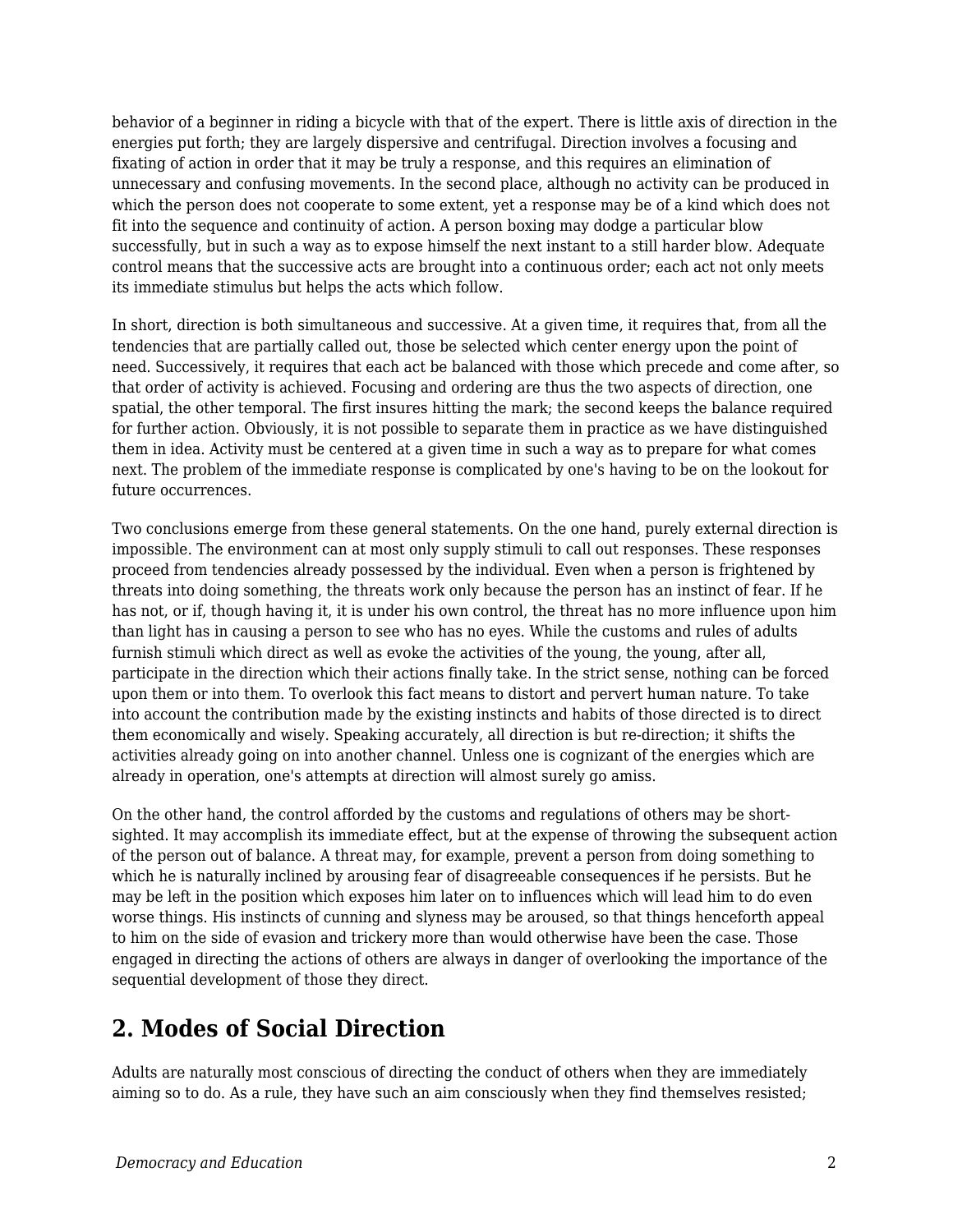when others are doing things they do not wish them to do. But the more permanent and influential modes of control are those which operate from moment to moment continuously without such deliberate intention on our part.

1. When others are not doing what we would like them to or are threatening disobedience, we are most conscious of the need of controlling them and of the influences by which they are controlled. In such cases, our control becomes most direct, and at this point we are most likely to make the mistakes just spoken of. We are even likely to take the influence of superior force for control, forgetting that while we may lead a horse to water we cannot make him drink; and that while we can shut a man up in a penitentiary we cannot make him penitent. In all such cases of immediate action upon others, we need to discriminate between physical results and moral results. A person may be in such a condition that forcible feeding or enforced confinement is necessary for his own good. A child may have to be snatched with roughness away from a fire so that he shall not be burnt. But no improvement of disposition, no educative effect, need follow. A harsh and commanding tone may be effectual in keeping a child away from the fire, and the same desirable physical effect will follow as if he had been snatched away. But there may be no more obedience of a moral sort in one case than in the other. A man can be prevented from breaking into other persons' houses by shutting him up, but shutting him up may not alter his disposition to commit burglary. When we confuse a physical with an educative result, we always lose the chance of enlisting the person's own participating disposition in getting the result desired, and thereby of developing within him an intrinsic and persisting direction in the right way.

In general, the occasion for the more conscious acts of control should be limited to acts which are so instinctive or impulsive that the one performing them has no means of foreseeing their outcome. If a person cannot foresee the consequences of his act, and is not capable of understanding what he is told about its outcome by those with more experience, it is impossible for him to guide his act intelligently. In such a state, every act is alike to him. Whatever moves him does move him, and that is all there is to it. In some cases, it is well to permit him to experiment, and to discover the consequences for himself in order that he may act intelligently next time under similar circumstances. But some courses of action are too discommoding and obnoxious to others to allow of this course being pursued. Direct disapproval is now resorted to. Shaming, ridicule, disfavor, rebuke, and punishment are used. Or contrary tendencies in the child are appealed to to divert him from his troublesome line of behavior. His sensitiveness to approbation, his hope of winning favor by an agreeable act, are made use of to induce action in another direction.

2. These methods of control are so obvious (because so intentionally employed) that it would hardly be worth while to mention them if it were not that notice may now be taken, by way of contrast, of the other more important and permanent mode of control. This other method resides in the ways in which persons, with whom the immature being is associated, use things; the instrumentalities with which they accomplish their own ends. The very existence of the social medium in which an individual lives, moves, and has his being is the standing effective agency of directing his activity.

This fact makes it necessary for us to examine in greater detail what is meant by the social environment. We are given to separating from each other the physical and social environments in which we live. The separation is responsible on one hand for an exaggeration of the moral importance of the more direct or personal modes of control of which we have been speaking; and on the other hand for an exaggeration, in current psychology and philosophy, of the intellectual possibilities of contact with a purely physical environment. There is not, in fact, any such thing as the direct influence of one human being on another apart from use of the physical environment as an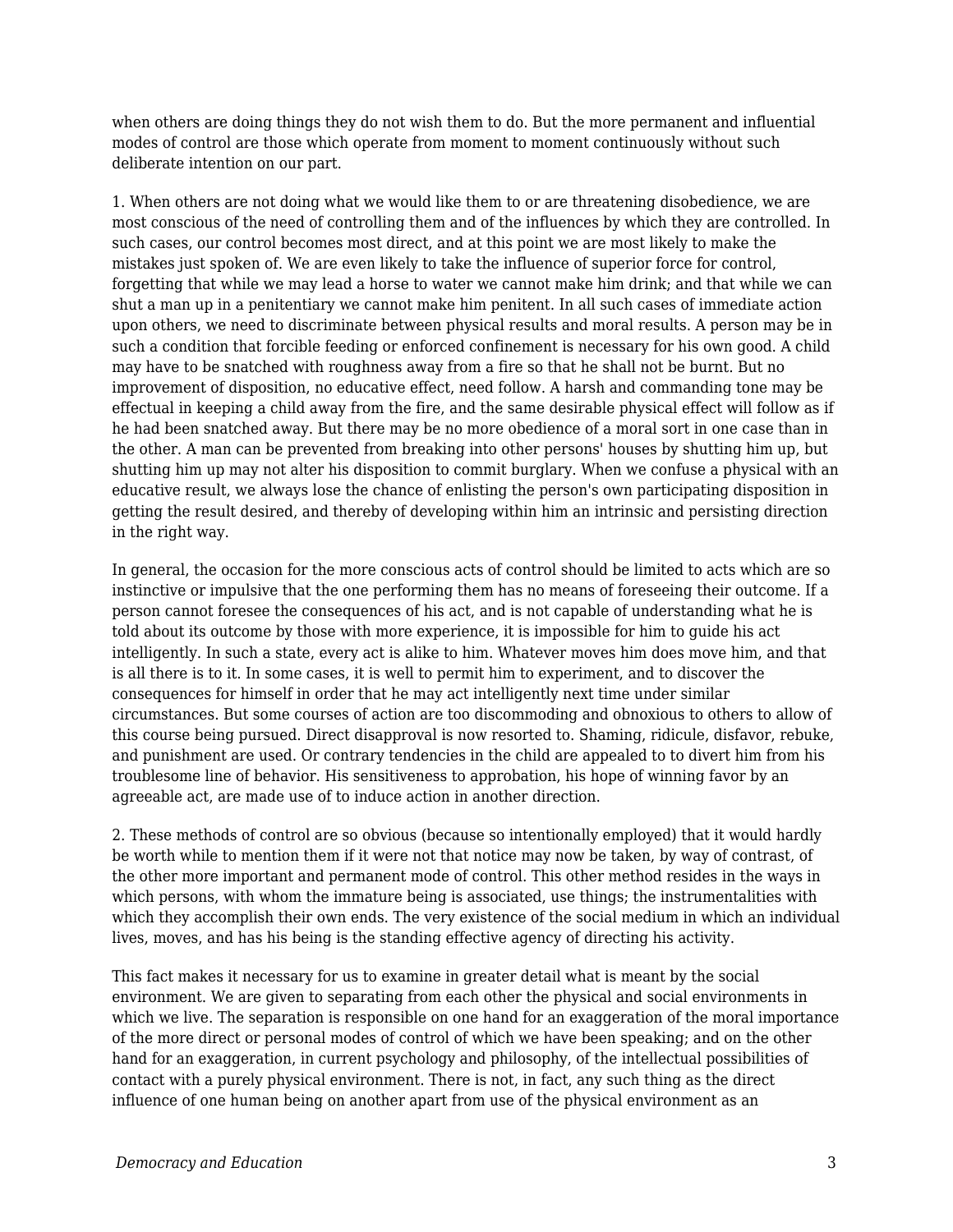intermediary. A smile, a frown, a rebuke, a word of warning or encouragement, all involve some physical change. Otherwise, the attitude of one would not get over to alter the attitude of another. Comparatively speaking, such modes of influence may be regarded as personal. The physical medium is reduced to a mere means of personal contact. In contrast with such direct modes of mutual influence, stand associations in common pursuits involving the use of things as means and as measures of results. Even if the mother never told her daughter to help her, or never rebuked her for not helping, the child would be subjected to direction in her activities by the mere fact that she was engaged, along with the parent, in the household life. Imitation, emulation, the need of working together, enforce control.

If the mother hands the child something needed, the latter must reach the thing in order to get it. Where there is giving there must be taking. The way the child handles the thing after it is got, the use to which it is put, is surely influenced by the fact that the child has watched the mother. When the child sees the parent looking for something, it is as natural for it also to look for the object and to give it over when it finds it, as it was, under other circumstances, to receive it. Multiply such an instance by the thousand details of daily intercourse, and one has a picture of the most permanent and enduring method of giving direction to the activities of the young.

In saying this, we are only repeating what was said previously about participating in a joint activity as the chief way of forming disposition. We have explicitly added, however, the recognition of the part played in the joint activity by the use of things. The philosophy of learning has been unduly dominated by a false psychology. It is frequently stated that a person learns by merely having the qualities of things impressed upon his mind through the gateway of the senses. Having received a store of sensory impressions, association or some power of mental synthesis is supposed to combine them into ideas - into things with a meaning. An object, stone, orange, tree, chair, is supposed to convey different impressions of color, shape, size, hardness, smell, taste, etc., which aggregated together constitute the characteristic meaning of each thing. But as matter of fact, it is the characteristic use to which the thing is put, because of its specific qualities, which supplies the meaning with which it is identified. A chair is a thing which is put to one use; a table, a thing which is employed for another purpose; an orange is a thing which costs so much, which is grown in warm climes, which is eaten, and when eaten has an agreeable odor and refreshing taste, etc.

The difference between an adjustment to a physical stimulus and a mental act is that the latter involves response to a thing in its meaning; the former does not. A noise may make me jump without my mind being implicated. When I hear a noise and run and get water and put out a blaze, I respond intelligently; the sound meant fire, and fire meant need of being extinguished. I bump into a stone, and kick it to one side purely physically. I put it to one side for fear some one will stumble upon it, intelligently; I respond to a meaning which the thing has. I am startled by a thunderclap whether I recognize it or not - more likely, if I do not recognize it. But if I say, either out loud or to myself, that is thunder, I respond to the disturbance as a meaning. My behavior has a mental quality. When things have a meaning for us, we mean (intend, propose) what we do: when they do not, we act blindly, unconsciously, unintelligently.

In both kinds of responsive adjustment, our activities are directed or controlled. But in the merely blind response, direction is also blind. There may be training, but there is no education. Repeated responses to recurrent stimuli may fix a habit of acting in a certain way. All of us have many habits of whose import we are quite unaware, since they were formed without our knowing what we were about. Consequently they possess us, rather than we them. They move us; they control us. Unless we become aware of what they accomplish, and pass judgment upon the worth of the result, we do not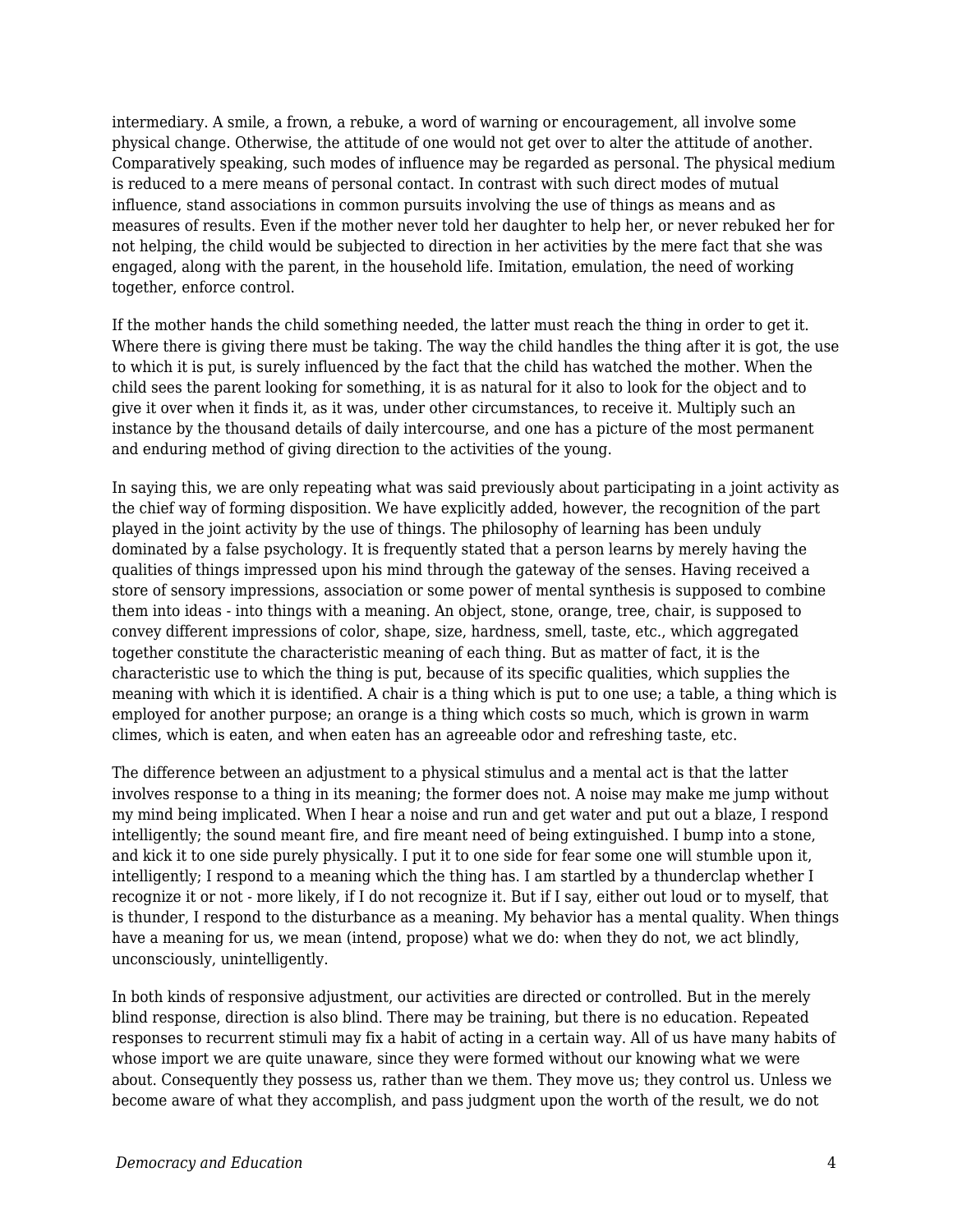control them. A child might be made to bow every time he met a certain person by pressure on his neck muscles, and bowing would finally become automatic. It would not, however, be an act of recognition or deference on his part, till he did it with a certain end in view - as having a certain meaning. And not till he knew what he was about and performed the act for the sake of its meaning could he be said to be "brought up" or educated to act in a certain way. To have an idea of a thing is thus not just to get certain sensations from it. It is to be able to respond to the thing in view of its place in an inclusive scheme of action; it is to foresee the drift and probable consequence of the action of the thing upon us and of our action upon it. To have the same ideas about things which others have, to be like-minded with them, and thus to be really members of a social group, is therefore to attach the same meanings to things and to acts which others attach. Otherwise, there is no common understanding, and no community life. But in a shared activity, each person refers what he is doing to what the other is doing and vice-versa. That is, the activity of each is placed in the same inclusive situation. To pull at a rope at which others happen to be pulling is not a shared or conjoint activity, unless the pulling is done with knowledge that others are pulling and for the sake of either helping or hindering what they are doing. A pin may pass in the course of its manufacture through the hands of many persons. But each may do his part without knowledge of what others do or without any reference to what they do; each may operate simply for the sake of a separate result - his own pay. There is, in this case, no common consequence to which the several acts are referred, and hence no genuine intercourse or association, in spite of juxtaposition, and in spite of the fact that their respective doings contribute to a single outcome. But if each views the consequences of his own acts as having a bearing upon what others are doing and takes into account the consequences of their behavior upon himself, then there is a common mind; a common intent in behavior. There is an understanding set up between the different contributors; and this common understanding controls the action of each. Suppose that conditions were so arranged that one person automatically caught a ball and then threw it to another person who caught and automatically returned it; and that each so acted without knowing where the ball came from or went to. Clearly, such action would be without point or meaning. It might be physically controlled, but it would not be socially directed. But suppose that each becomes aware of what the other is doing, and becomes interested in the other's action and thereby interested in what he is doing himself as connected with the action of the other. The behavior of each would then be intelligent; and socially intelligent and guided. Take one more example of a less imaginary kind. An infant is hungry, and cries while food is prepared in his presence. If he does not connect his own state with what others are doing, nor what they are doing with his own satisfaction, he simply reacts with increasing impatience to his own increasing discomfort. He is physically controlled by his own organic state. But when he makes a back and forth reference, his whole attitude changes. He takes an interest, as we say; he takes note and watches what others are doing. He no longer reacts just to his own hunger, but behaves in the light of what others are doing for its prospective satisfaction. In that way, he also no longer just gives way to hunger without knowing it, but he notes, or recognizes, or identifies his own state. It becomes an object for him. His attitude toward it becomes in some degree intelligent. And in such noting of the meaning of the actions of others and of his own state, he is socially directed.

It will be recalled that our main proposition had two sides. One of them has now been dealt with: namely, that physical things do not influence mind (or form ideas and beliefs) except as they are implicated in action for prospective consequences. The other point is persons modify one another's dispositions only through the special use they make of physical conditions. Consider first the case of so-called expressive movements to which others are sensitive; blushing, smiling, frowning, clinching of fists, natural gestures of all kinds. In themselves, these are not expressive. They are organic parts of a person's attitude. One does not blush to show modesty or embarrassment to others, but because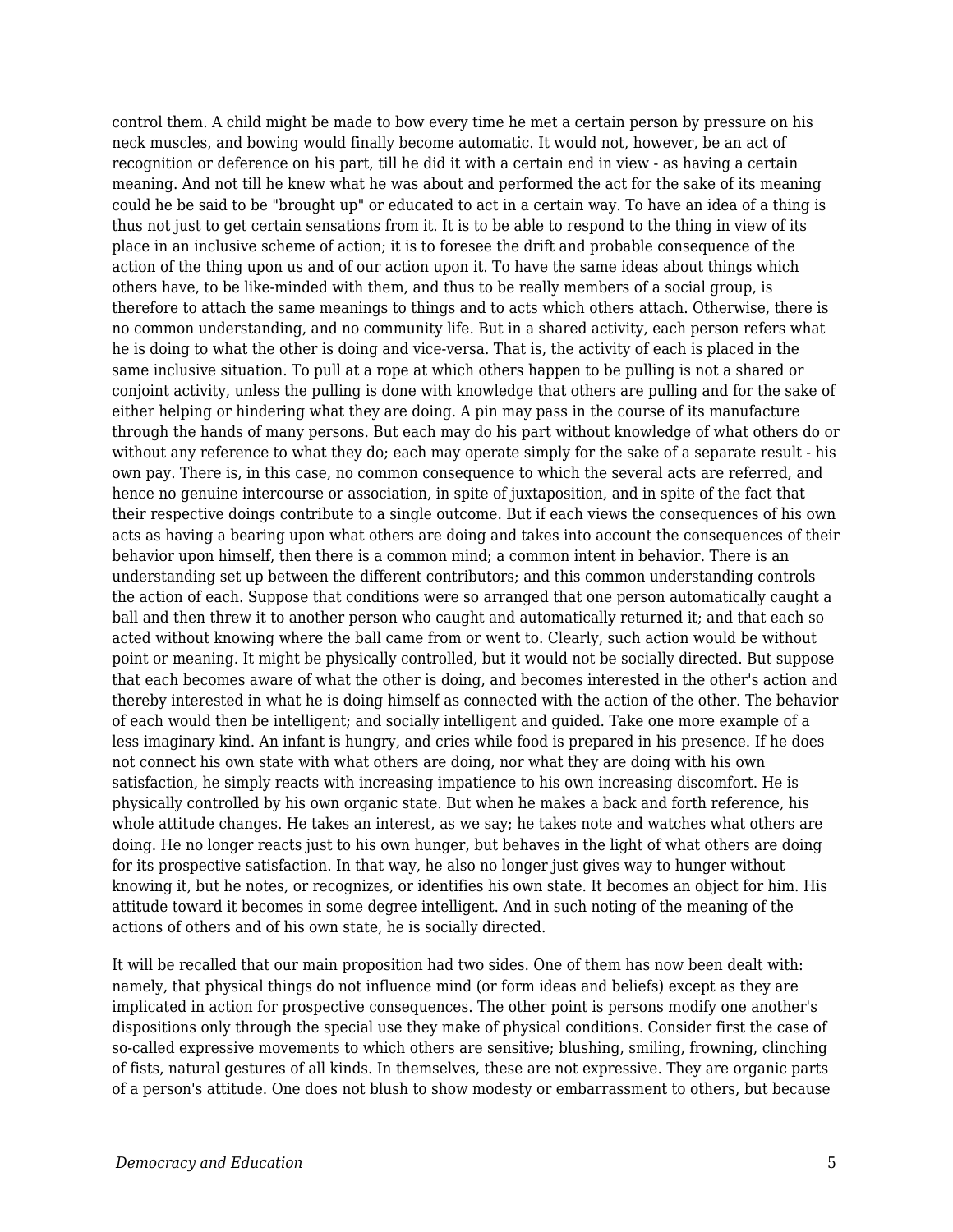the capillary circulation alters in response to stimuli. But others use the blush, or a slightly perceptible tightening of the muscles of a person with whom they are associated, as a sign of the state in which that person finds himself, and as an indication of what course to pursue. The frown signifies an imminent rebuke for which one must prepare, or an uncertainty and hesitation which one must, if possible, remove by saying or doing something to restore confidence. A man at some distance is waving his arms wildly. One has only to preserve an attitude of detached indifference, and the motions of the other person will be on the level of any remote physical change which we happen to note. If we have no concern or interest, the waving of the arms is as meaningless to us as the gyrations of the arms of a windmill. But if interest is aroused, we begin to participate. We refer his action to something we are doing ourselves or that we should do. We have to judge the meaning of his act in order to decide what to do. Is he beckoning for help? Is he warning us of an explosion to be set off, against which we should guard ourselves? In one case, his action means to run toward him; in the other case, to run away. In any case, it is the change he effects in the physical environment which is a sign to us of how we should conduct ourselves. Our action is socially controlled because we endeavor to refer what we are to do to the same situation in which he is acting.

Language is, as we have already seen (ante, p. 15) a case of this joint reference of our own action and that of another to a common situation. Hence its unrivaled significance as a means of social direction. But language would not be this efficacious instrument were it not that it takes place upon a background of coarser and more tangible use of physical means to accomplish results. A child sees persons with whom he lives using chairs, hats, tables, spades, saws, plows, horses, money in certain ways. If he has any share at all in what they are doing, he is led thereby to use things in the same way, or to use other things in a way which will fit in. If a chair is drawn up to a table, it is a sign that he is to sit in it; if a person extends his right hand, he is to extend his; and so on in a never ending stream of detail. The prevailing habits of using the products of human art and the raw materials of nature constitute by all odds the deepest and most pervasive mode of social control. When children go to school, they already have "minds" - they have knowledge and dispositions of judgment which may be appealed to through the use of language. But these "minds" are the organized habits of intelligent response which they have previously required by putting things to use in connection with the way other persons use things. The control is inescapable; it saturates disposition. The net outcome of the discussion is that the fundamental means of control is not personal but intellectual. It is not "moral" in the sense that a person is moved by direct personal appeal from others, important as is this method at critical junctures. It consists in the habits of understanding, which are set up in using objects in correspondence with others, whether by way of cooperation and assistance or rivalry and competition. Mind as a concrete thing is precisely the power to understand things in terms of the use made of them; a socialized mind is the power to understand them in terms of the use to which they are turned in joint or shared situations. And mind in this sense is the method of social control.

## **3. Imitation and Social Psychology**

We have already noted the defects of a psychology of learning which places the individual mind naked, as it were, in contact with physical objects, and which believes that knowledge, ideas, and beliefs accrue from their interaction. Only comparatively recently has the predominating influence of association with fellow beings in the formation of mental and moral disposition been perceived. Even now it is usually treated as a kind of adjunct to an alleged method of learning by direct contact with things, and as merely supplementing knowledge of the physical world with knowledge of persons. The purport of our discussion is that such a view makes an absurd and impossible separation between persons and things. Interaction with things may form habits of external adjustment. But it leads to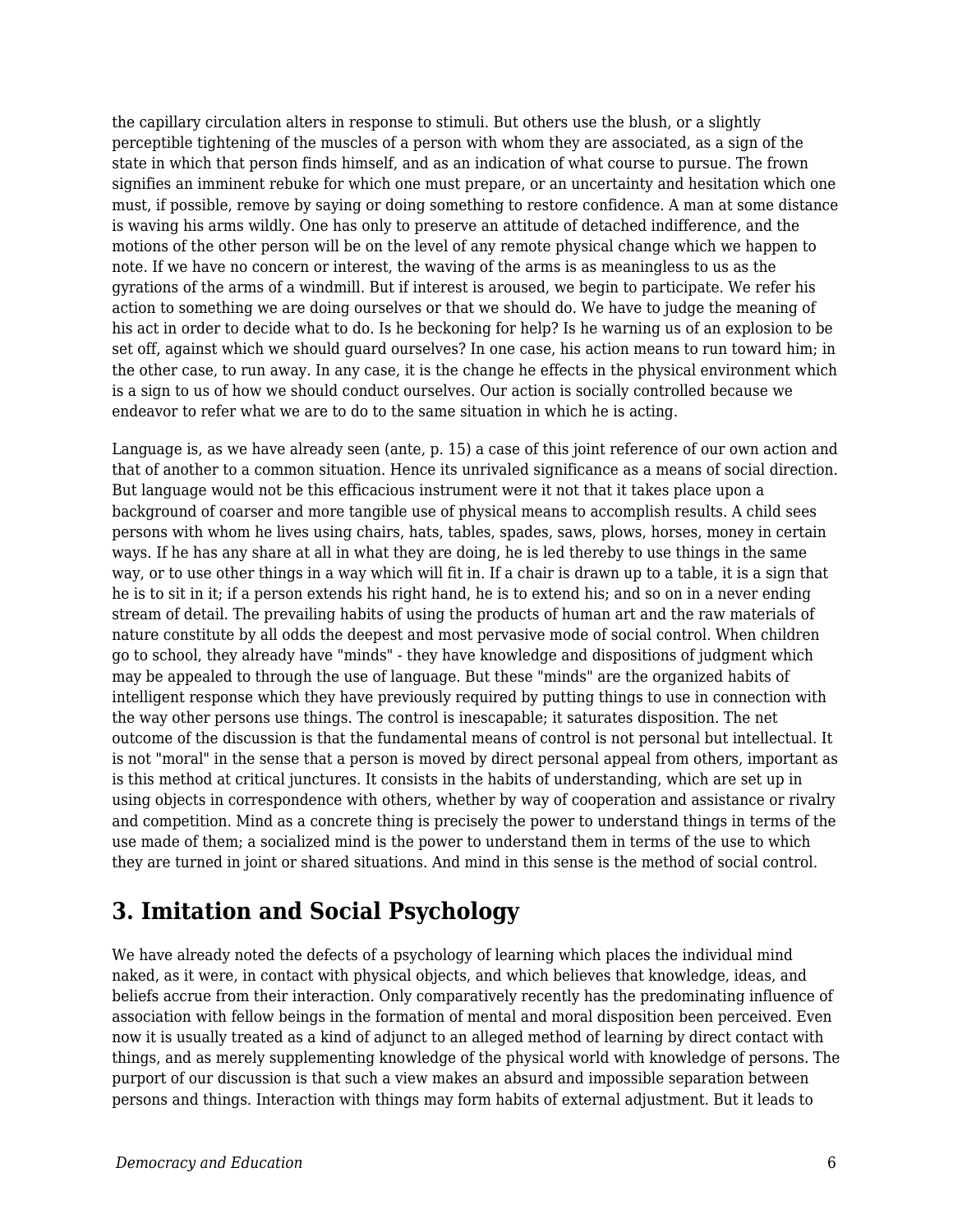activity having a meaning and conscious intent only when things are used to produce a result. And the only way one person can modify the mind of another is by using physical conditions, crude or artificial, so as to evoke some answering activity from him. Such are our two main conclusions. It is desirable to amplify and enforce them by placing them in contrast with the theory which uses a psychology of supposed direct relationships of human beings to one another as an adjunct to the psychology of the supposed direct relation of an individual to physical objects. In substance, this socalled social psychology has been built upon the notion of imitation. Consequently, we shall discuss the nature and role of imitation in the formation of mental disposition.

According to this theory, social control of individuals rests upon the instinctive tendency of individuals to imitate or copy the actions of others. The latter serve as models. The imitative instinct is so strong that the young devote themselves to conforming to the patterns set by others and reproducing them in their own scheme of behavior. According to our theory, what is here called imitation is a misleading name for partaking with others in a use of things which leads to consequences of common interest. The basic error in the current notion of imitation is that it puts the cart before the horse. It takes an effect for the cause of the effect. There can be no doubt that individuals in forming a social group are like-minded; they understand one another. They tend to act with the same controlling ideas, beliefs, and intentions, given similar circumstances. Looked at from without, they might be said to be engaged in "imitating" one another. In the sense that they are doing much the same sort of thing in much the same sort of way, this would be true enough. But "imitation" throws no light upon why they so act; it repeats the fact as an explanation of itself. It is an explanation of the same order as the famous saying that opium puts men to sleep because of its dormitive power.

Objective likeness of acts and the mental satisfaction found in being in conformity with others are baptized by the name imitation. This social fact is then taken for a psychological force, which produced the likeness. A considerable portion of what is called imitation is simply the fact that persons being alike in structure respond in the same way to like stimuli. Quite independently of imitation, men on being insulted get angry and attack the insulter. This statement may be met by citing the undoubted fact that response to an insult takes place in different ways in groups having different customs. In one group, it may be met by recourse to fisticuffs, in another by a challenge to a duel, in a third by an exhibition of contemptuous disregard. This happens, so it is said, because the model set for imitation is different. But there is no need to appeal to imitation. The mere fact that customs are different means that the actual stimuli to behavior are different. Conscious instruction plays a part; prior approvals and disapprovals have a large influence. Still more effective is the fact that unless an individual acts in the way current in his group, he is literally out of it. He can associate with others on intimate and equal terms only by behaving in the way in which they behave. The pressure that comes from the fact that one is let into the group action by acting in one way and shut out by acting in another way is unremitting. What is called the effect of imitation is mainly the product of conscious instruction and of the selective influence exercised by the unconscious confirmations and ratifications of those with whom one associates.

Suppose that some one rolls a ball to a child; he catches it and rolls it back, and the game goes on. Here the stimulus is not just the sight of the ball, or the sight of the other rolling it. It is the situation - the game which is playing. The response is not merely rolling the ball back; it is rolling it back so that the other one may catch and return it, - that the game may continue. The "pattern" or model is not the action of the other person. The whole situation requires that each should adapt his action in view of what the other person has done and is to do. Imitation may come in but its role is subordinate. The child has an interest on his own account; he wants to keep it going. He may then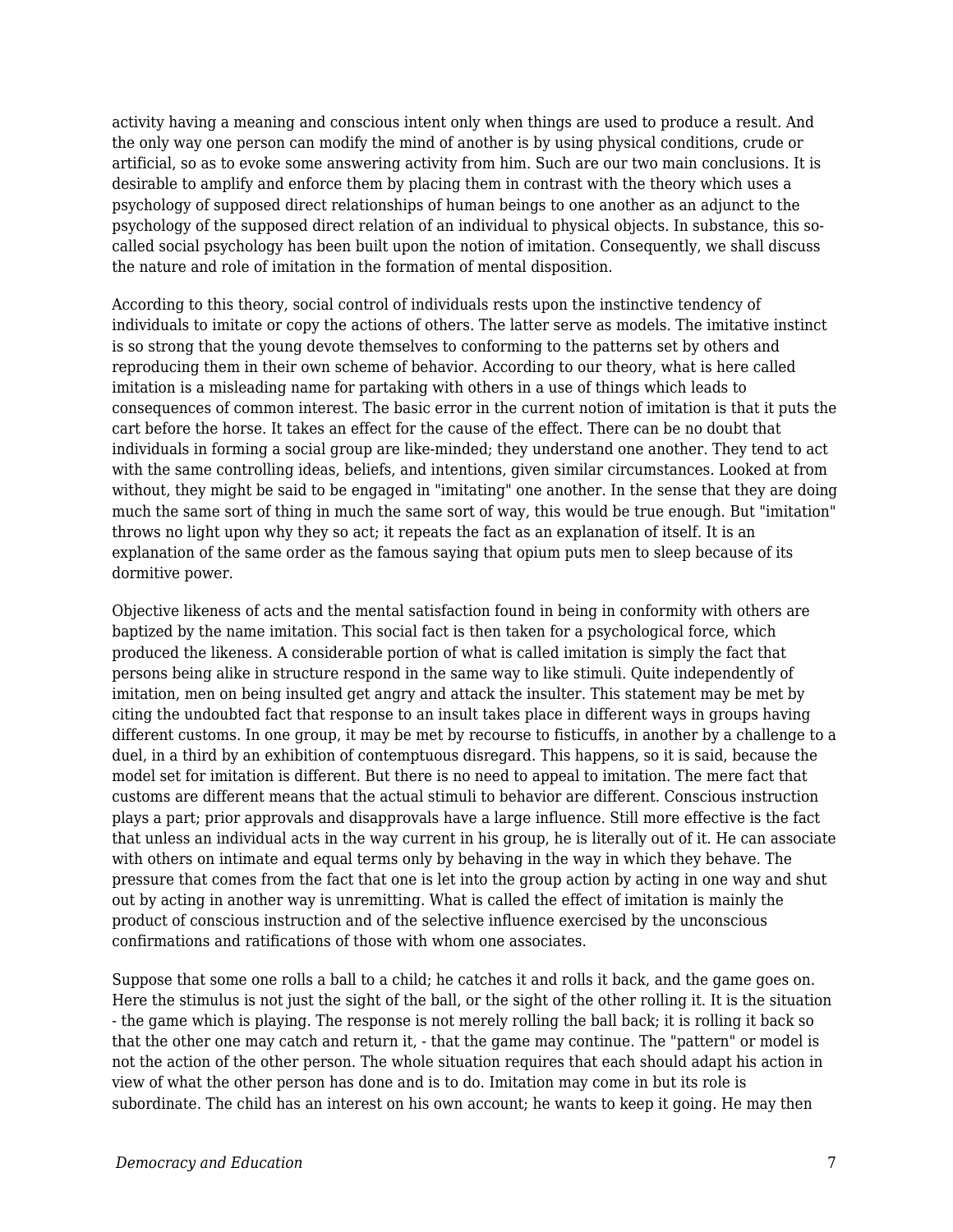note how the other person catches and holds the ball in order to improve his own acts. He imitates the means of doing, not the end or thing to be done. And he imitates the means because he wishes, on his own behalf, as part of his own initiative, to take an effective part in the game. One has only to consider how completely the child is dependent from his earliest days for successful execution of his purposes upon fitting his acts into those of others to see what a premium is put upon behaving as others behave, and of developing an understanding of them in order that he may so behave. The pressure for likemindedness in action from this source is so great that it is quite superfluous to appeal to imitation. As matter of fact, imitation of ends, as distinct from imitation of means which help to reach ends, is a superficial and transitory affair which leaves little effect upon disposition. Idiots are especially apt at this kind of imitation; it affects outward acts but not the meaning of their performance. When we find children engaging in this sort of mimicry, instead of encouraging them (as we would do if it were an important means of social control) we are more likely to rebuke them as apes, monkeys, parrots, or copy cats. Imitation of means of accomplishment is, on the other hand, an intelligent act. It involves close observation, and judicious selection of what will enable one to do better something which he already is trying to do. Used for a purpose, the imitative instinct may, like any other instinct, become a factor in the development of effective action.

This excursus should, accordingly, have the effect of reinforcing the conclusion that genuine social control means the formation of a certain mental disposition; a way of understanding objects, events, and acts which enables one to participate effectively in associated activities. Only the friction engendered by meeting resistance from others leads to the view that it takes place by forcing a line of action contrary to natural inclinations. Only failure to take account of the situations in which persons are mutually concerned (or interested in acting responsively to one another) leads to treating imitation as the chief agent in promoting social control.

#### **4. Some Applications to Education**

Why does a savage group perpetuate savagery, and a civilized group civilization? Doubtless the first answer to occur to mind is because savages are savages; being of low-grade intelligence and perhaps defective moral sense. But careful study has made it doubtful whether their native capacities are appreciably inferior to those of civilized man. It has made it certain that native differences are not sufficient to account for the difference in culture. In a sense the mind of savage peoples is an effect, rather than a cause, of their backward institutions. Their social activities are such as to restrict their objects of attention and interest, and hence to limit the stimuli to mental development. Even as regards the objects that come within the scope of attention, primitive social customs tend to arrest observation and imagination upon qualities which do not fructify in the mind. Lack of control of natural forces means that a scant number of natural objects enter into associated behavior. Only a small number of natural resources are utilized and they are not worked for what they are worth. The advance of civilization means that a larger number of natural forces and objects have been transformed into instrumentalities of action, into means for securing ends. We start not so much with superior capacities as with superior stimuli for evocation and direction of our capacities. The savage deals largely with crude stimuli; we have weighted stimuli. Prior human efforts have made over natural conditions. As they originally existed they were indifferent to human endeavors. Every domesticated plant and animal, every tool, every utensil, every appliance, every manufactured article, every esthetic decoration, every work of art means a transformation of conditions once hostile or indifferent to characteristic human activities into friendly and favoring conditions. Because the activities of children today are controlled by these selected and charged stimuli, children are able to traverse in a short lifetime what the race has needed slow, tortured ages to attain. The dice have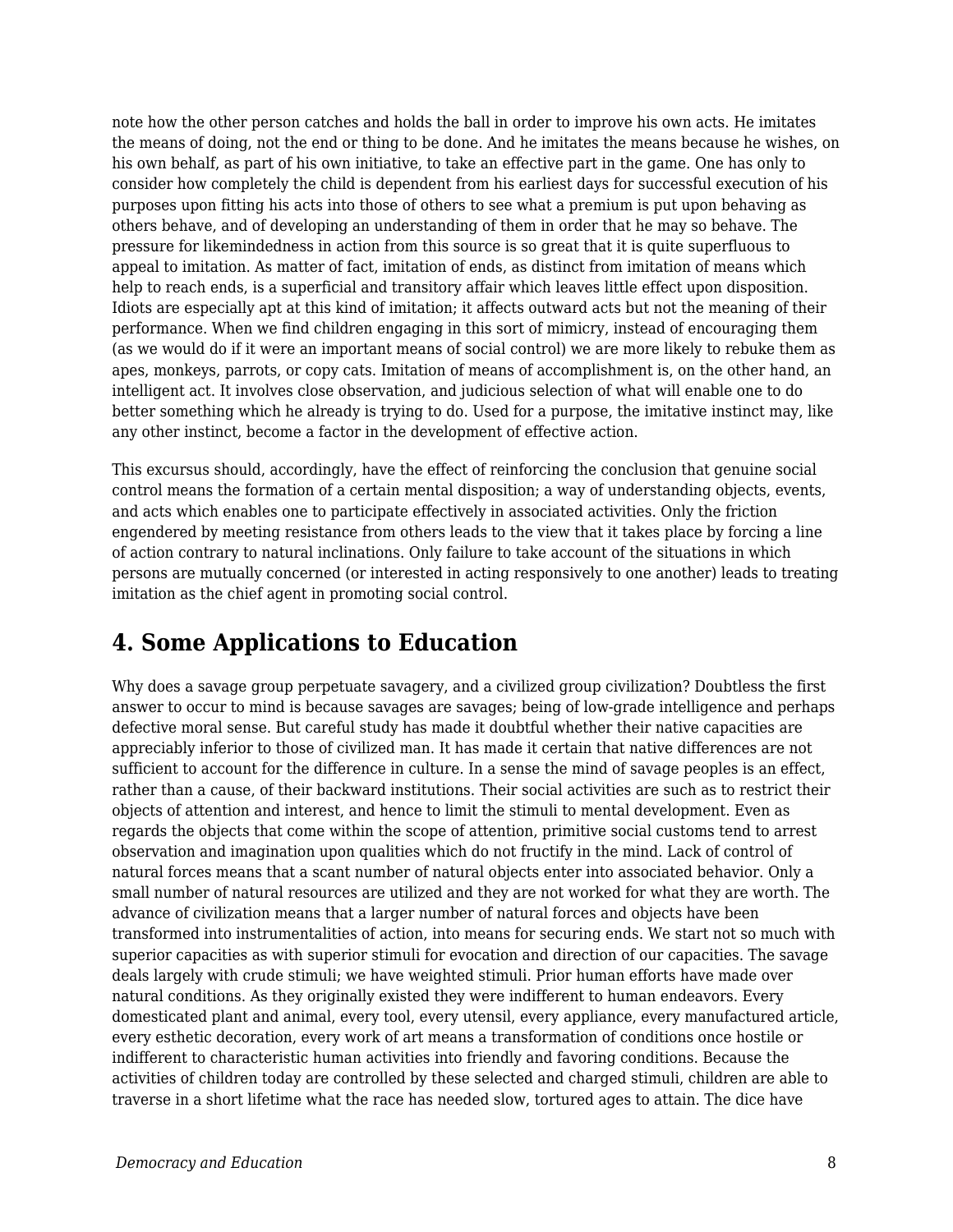been loaded by all the successes which have preceded.

Stimuli conducive to economical and effective response, such as our system of roads and means of transportation, our ready command of heat, light, and electricity, our ready-made machines and apparatus for every purpose, do not, by themselves or in their aggregate, constitute a civilization. But the uses to which they are put are civilization, and without the things the uses would be impossible. Time otherwise necessarily devoted to wresting a livelihood from a grudging environment and securing a precarious protection against its inclemencies is freed. A body of knowledge is transmitted, the legitimacy of which is guaranteed by the fact that the physical equipment in which it is incarnated leads to results that square with the other facts of nature. Thus these appliances of art supply a protection, perhaps our chief protection, against a recrudescence of these superstitious beliefs, those fanciful myths and infertile imaginings about nature in which so much of the best intellectual power of the past has been spent. If we add one other factor, namely, that such appliances be not only used, but used in the interests of a truly shared or associated life, then the appliances become the positive resources of civilization. If Greece, with a scant tithe of our material resources, achieved a worthy and noble intellectual and artistic career, it is because Greece operated for social ends such resources as it had. But whatever the situation, whether one of barbarism or civilization, whether one of stinted control of physical forces, or of partial enslavement to a mechanism not yet made tributary to a shared experience, things as they enter into action furnish the educative conditions of daily life and direct the formation of mental and moral disposition.

Intentional education signifies, as we have already seen, a specially selected environment, the selection being made on the basis of materials and method specifically promoting growth in the desired direction. Since language represents the physical conditions that have been subjected to the maximum transformation in the interests of social life - physical things which have lost their original quality in becoming social tools - it is appropriate that language should play a large part compared with other appliances. By it we are led to share vicariously in past human experience, thus widening and enriching the experience of the present. We are enabled, symbolically and imaginatively, to anticipate situations. In countless ways, language condenses meanings that record social outcomes and presage social outlooks. So significant is it of a liberal share in what is worth while in life that unlettered and uneducated have become almost synonymous.

The emphasis in school upon this particular tool has, however, its dangers - dangers which are not theoretical but exhibited in practice. Why is it, in spite of the fact that teaching by pouring in, learning by a passive absorption, are universally condemned, that they are still so entrenched in practice? That education is not an affair of "telling" and being told, but an active and constructive process, is a principle almost as generally violated in practice as conceded in theory. Is not this deplorable situation due to the fact that the doctrine is itself merely told? It is preached; it is lectured; it is written about. But its enactment into practice requires that the school environment be equipped with agencies for doing, with tools and physical materials, to an extent rarely attained. It requires that methods of instruction and administration be modified to allow and to secure direct and continuous occupations with things. Not that the use of language as an educational resource should lessen; but that its use should be more vital and fruitful by having its normal connection with shared activities. "These things ought ye to have done, and not to have left the others undone." And for the school "these things" mean equipment with the instrumentalities of cooperative or joint activity.

For when the schools depart from the educational conditions effective in the out-of-school environment, they necessarily substitute a bookish, a pseudo-intellectual spirit for a social spirit. Children doubtless go to school to learn, but it has yet to be proved that learning occurs most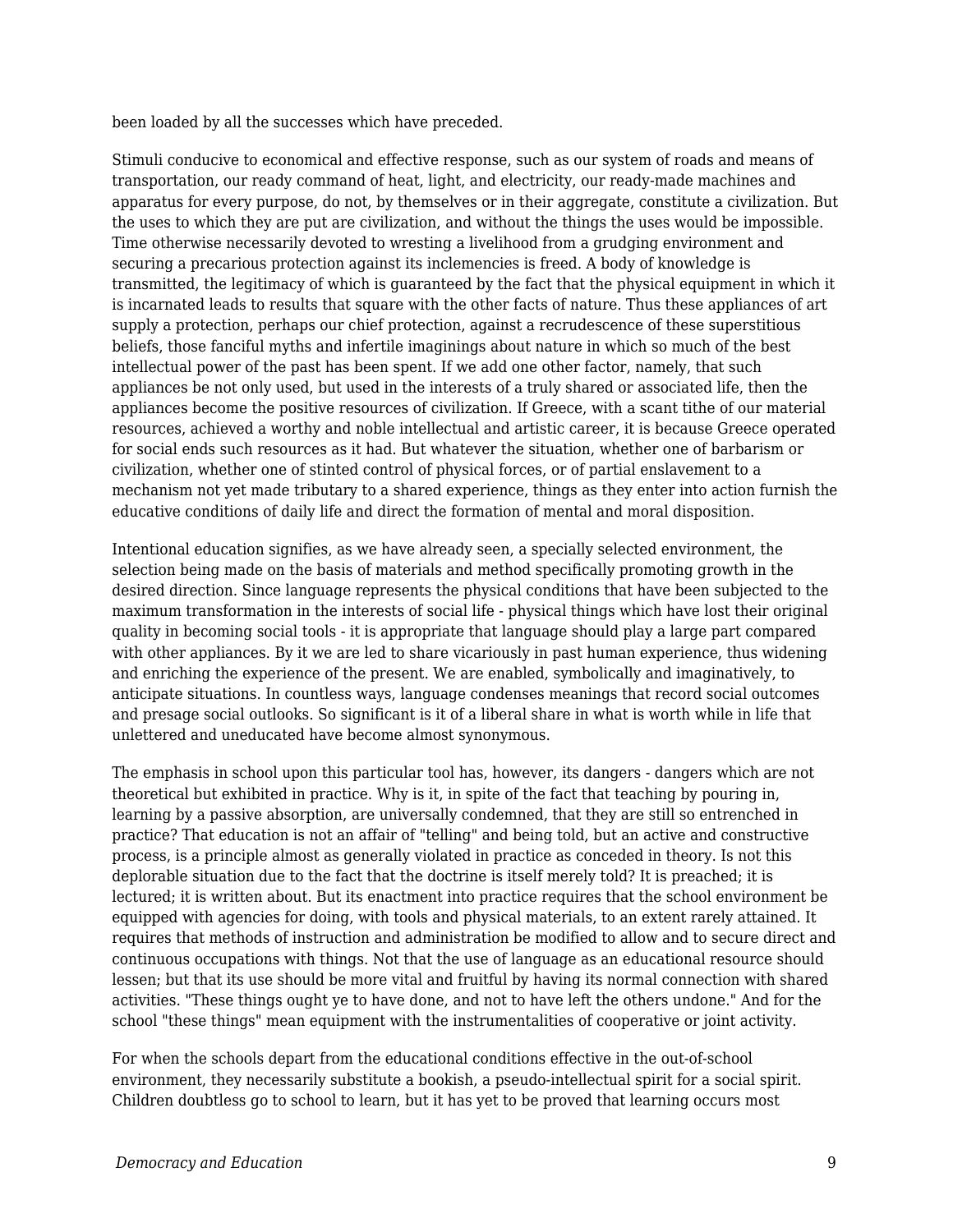adequately when it is made a separate conscious business. When treating it as a business of this sort tends to preclude the social sense which comes from sharing in an activity of common concern and value, the effort at isolated intellectual learning contradicts its own aim. We may secure motor activity and sensory excitation by keeping an individual by himself, but we cannot thereby get him to understand the meaning which things have in the life of which he is a part. We may secure technical specialized ability in algebra, Latin, or botany, but not the kind of intelligence which directs ability to useful ends. Only by engaging in a joint activity, where one person's use of material and tools is consciously referred to the use other persons are making of their capacities and appliances, is a social direction of disposition attained.

#### **Summary**

The natural or native impulses of the young do not agree with the life-customs of the group into which they are born. Consequently they have to be directed or guided. This control is not the same thing as physical compulsion; it consists in centering the impulses acting at any one time upon some specific end and in introducing an order of continuity into the sequence of acts. The action of others is always influenced by deciding what stimuli shall call out their actions. But in some cases as in commands, prohibitions, approvals, and disapprovals, the stimuli proceed from persons with a direct view to influencing action. Since in such cases we are most conscious of controlling the action of others, we are likely to exaggerate the importance of this sort of control at the expense of a more permanent and effective method. The basic control resides in the nature of the situations in which the young take part. In social situations the young have to refer their way of acting to what others are doing and make it fit in. This directs their action to a common result, and gives an understanding common to the participants. For all mean the same thing, even when performing different acts. This common understanding of the means and ends of action is the essence of social control. It is indirect, or emotional and intellectual, not direct or personal. Moreover it is intrinsic to the disposition of the person, not external and coercive. To achieve this internal control through identity of interest and understanding is the business of education. While books and conversation can do much, these agencies are usually relied upon too exclusively. Schools require for their full efficiency more opportunity for conjoint activities in which those instructed take part, so that they may acquire a social sense of their own powers and of the materials and appliances used.